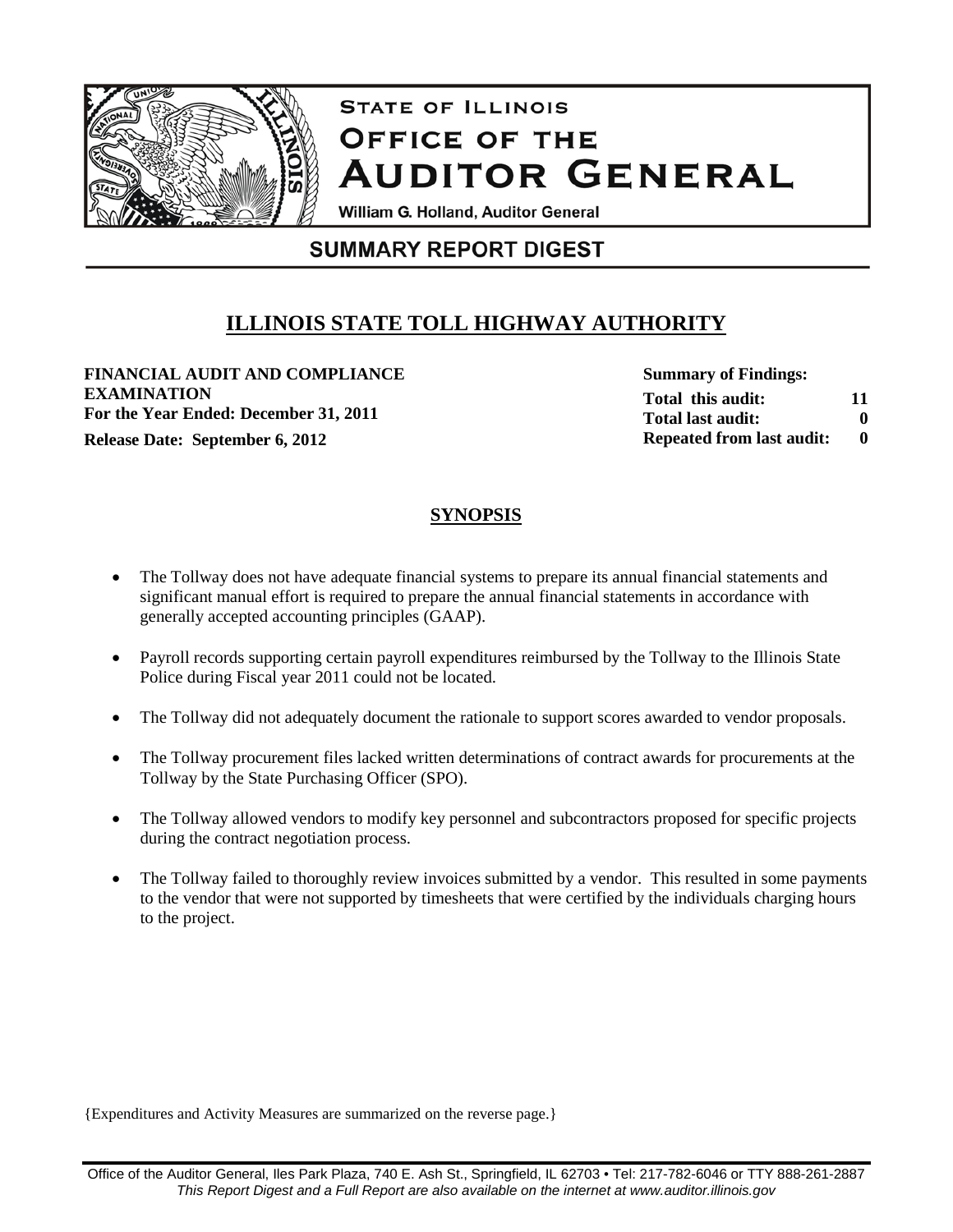## **ILLINOIS STATE TOLL HIGHWAY AUTHORITY FINANCIAL AUDIT AND COMPLIANCE EXAMINATION For The Year Ended December 31, 2011**

| <b>FINANCIAL OPERATIONS (GAAP Basis)</b>                  | 2011                           | 2010                |
|-----------------------------------------------------------|--------------------------------|---------------------|
| <b>Operating Revenues</b>                                 |                                |                     |
|                                                           | $\mathcal{S}$<br>652, 673, 895 | \$<br>628,753,508   |
|                                                           | 33,268,033                     | 34,923,828          |
|                                                           | 2,421,164                      | 2,387,581           |
|                                                           | 9,507,791                      | 7,385,229           |
|                                                           | 697,870,883                    | 673,450,146         |
| <b>Operating Expenses</b>                                 |                                |                     |
|                                                           | \$<br>318,165,918              | \$<br>314,933,275   |
|                                                           | 106,466,995                    | 112,640,323         |
|                                                           | 69,987,945                     | 71,681,922          |
| Engineering and Maintenance of Roadway and Structures     | 44,803,170                     | 45,768,938          |
| Traffic Control, Safety Patrol, and Radio Communications. | 23,071,556                     | 22,821,776          |
|                                                           | 22,176,542                     | 24,369,106          |
|                                                           | 584, 672, 126                  | 592,215,340         |
|                                                           | 113,198,757                    | 81,234,806          |
|                                                           | 184,436,363                    | 177, 140, 745       |
|                                                           | (71, 237, 606)                 | (95,905,939)        |
|                                                           | 1,921,987,538                  | 2,017,893,477       |
|                                                           | \$<br>1,850,749,932            | \$<br>1,921,987,538 |
| <b>SIGNIFICANT ACCOUNT BALANCES (GAAP BASIS)</b>          | 2011                           | 2010                |
|                                                           | \$453,263,176                  | \$394,796,342       |
| Cash and Cash Equivalents Restricted for Debt Service     | 380, 101, 771                  | 358,396,822         |
|                                                           | 146,510,701                    | 113,980,783         |
|                                                           | 15,988,036                     | 23,869,116          |
|                                                           | 115,369,210                    | 58,085,787          |
|                                                           | 5,112,248,814                  | 5,263,500,475       |
| Revenue Bonds Payable and Unamortized Bond Premium        | 4,016,357,373                  | 4,066,927,496       |
|                                                           | 1,850,749,932                  | 1,921,987,538       |
| <b>EXECUTIVE DIRECTOR</b>                                 |                                |                     |
| During Audit Period and Current: Kristi Lafleur           |                                |                     |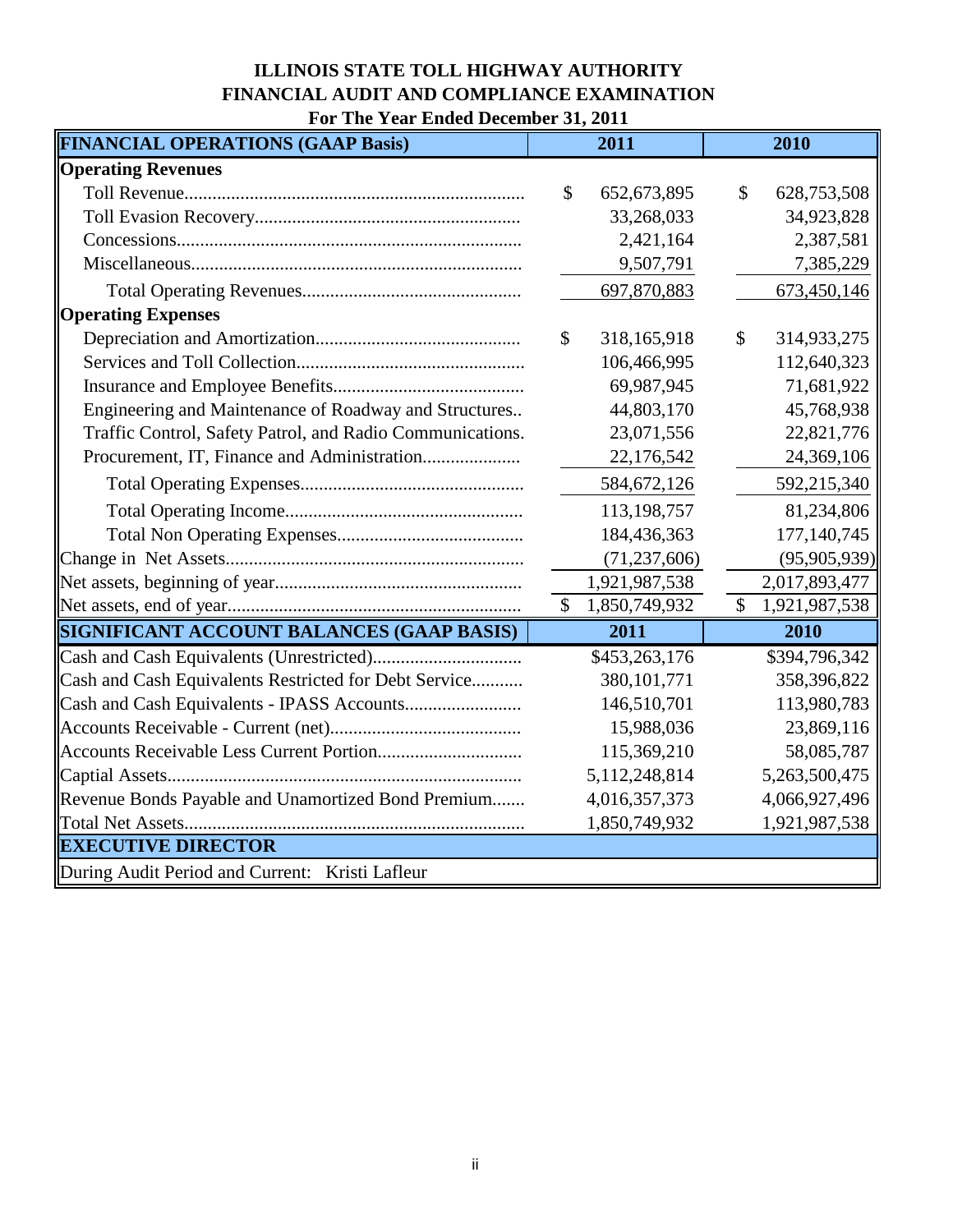### **FINDINGS, CONCLUSIONS, AND RECOMMENDATIONS**

#### **INADEQUATE FINANCIAL REPORTING SYSTEMS**

**Financial systems need to be improved**

The Tollway does not have adequate financial systems to prepare its annual financial statements in accordance with generally accepted accounting principles (GAAP).

During our audit, we noted the Tollway uses several standalone applications to track its financial transactions in accordance with provisions of the trust indentures. The financial data from each financial application is summarized and manually entered into two applications which are used as a general ledger. Several manual reconciliation procedures are required to ensure the information in the general ledger applications agrees to the various financial applications.

Once this information has been reconciled, a data file is generated from the general ledger applications and is imported into another application which is used to create a trial balance. Since the information in the financial applications is recorded based upon the provisions of the trust indentures, several top side entries are required to convert the trial balance to GAAP-based financial statements. As a result, the preparation of the annual financial statements is extremely time consuming and requires significant effort by management to ensure the statements are prepared in conformity with GAAP.

Additionally, we noted several of the applications used in the Tollway's financial reporting process, including one of the general ledger applications, do not have mechanisms to: restrict access for posting transactions, track specific user activity, or evidence supervisory reviews of transactions activity. Therefore, the Tollway's process for approving journal entries is also manual and time consuming.

The manual nature of the Tollway's financial reporting systems and related processes may result in financial reporting errors and untimely preparation of the annual financial statements. (Finding 1, Page 11)

We recommended the Tollway review the adequacy of its existing financial systems and consider automating its financial reporting process.

#### **Tollway agrees with the auditors** Tollway management agreed with the recommendation and stated that they are pursuing an ERP system.

## **Financial statement preparation is extremely time consuming**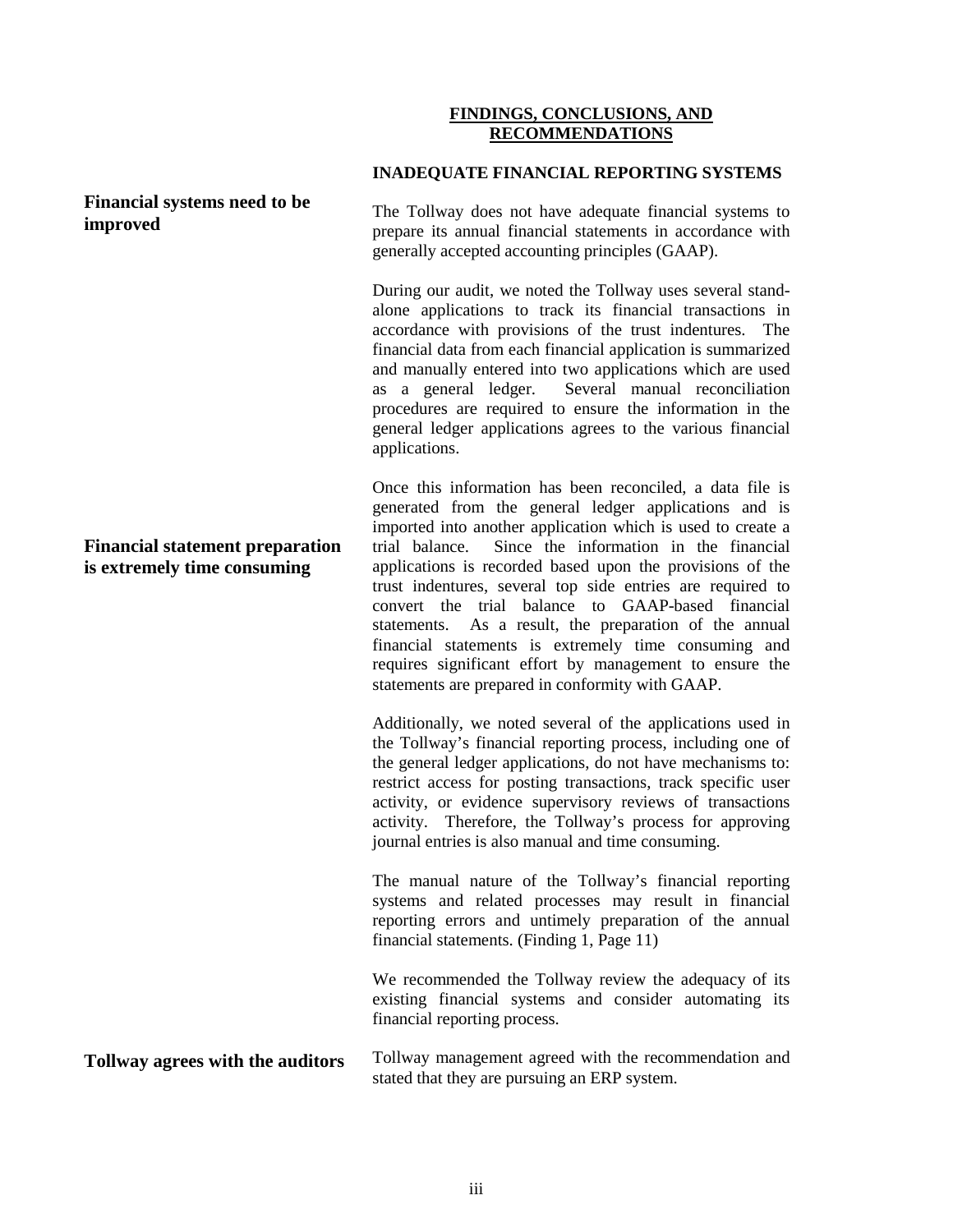#### **INADEQUATE DOCUMENTATION TO SUPPORT PAYROLL EXPENDITURES**

**be located**

Supporting payroll records could not Payroll records supporting certain payroll expenditures reimbursed by the Tollway to the Illinois State Police during Fiscal year 2011 could not be located.

> The Illinois State Police is responsible for highway safety throughout the state, including traffic enforcement. Under a contract with the Illinois State Police dated April 20, 2007, the Tollway is responsible for reimbursing the Illinois State Police for the salaries of police employees assigned to patrol interstate tollways on a full-time basis.

> Under the agreement, the Illinois State Police must supply the Tollway any additional books, records, invoices, bills, or files related to the cost of performing police services. Under the current procedures, each payroll cycle the Illinois State Police prepare a summary payroll voucher of individual employee payroll disbursements, certify the voucher for accuracy on behalf of the Tollway Director, and provide voucher to the Tollway for reimbursement. However, during our procedures over these interagency expenditures reimbursed by the Tollway, we noticed Tollway does not have procedures to verify the payroll information reported by and reimbursed to the Illinois State Police.

> Upon our review of 25 individual payroll expenditures (totaling \$55,085) and related personnel files for Illinois State Police employees, we noted the following:

- Salary pay rates could not be verified for 11 payroll payments (totaling \$13,722) made to employees classified as police cadets. Total payments made to employees classified as police cadets reimbursed by the Tollway were \$215,511 for the year ended December 31, 2011.
- Salary rates did not agree to the employment agreement for 10 fulltime employees with sampled payroll payments (totaling \$40,093) resulting in an overstatement of \$160. Management stated each employee was paid \$16 more than the salary amount per the employee agreement as a uniform and food per diem. Upon further review, we noted \$64,720 of total uniform and food per diems paid to Illinois State Police employees assigned to patrol interstate tollways for the year ended December 31, 2011.

**Tollway lacks procedures to verify the Payroll information reported by and reimbursed to the State Police**

**Pay rates could not be verified**

**Salary rates did not agree to the employment agreement**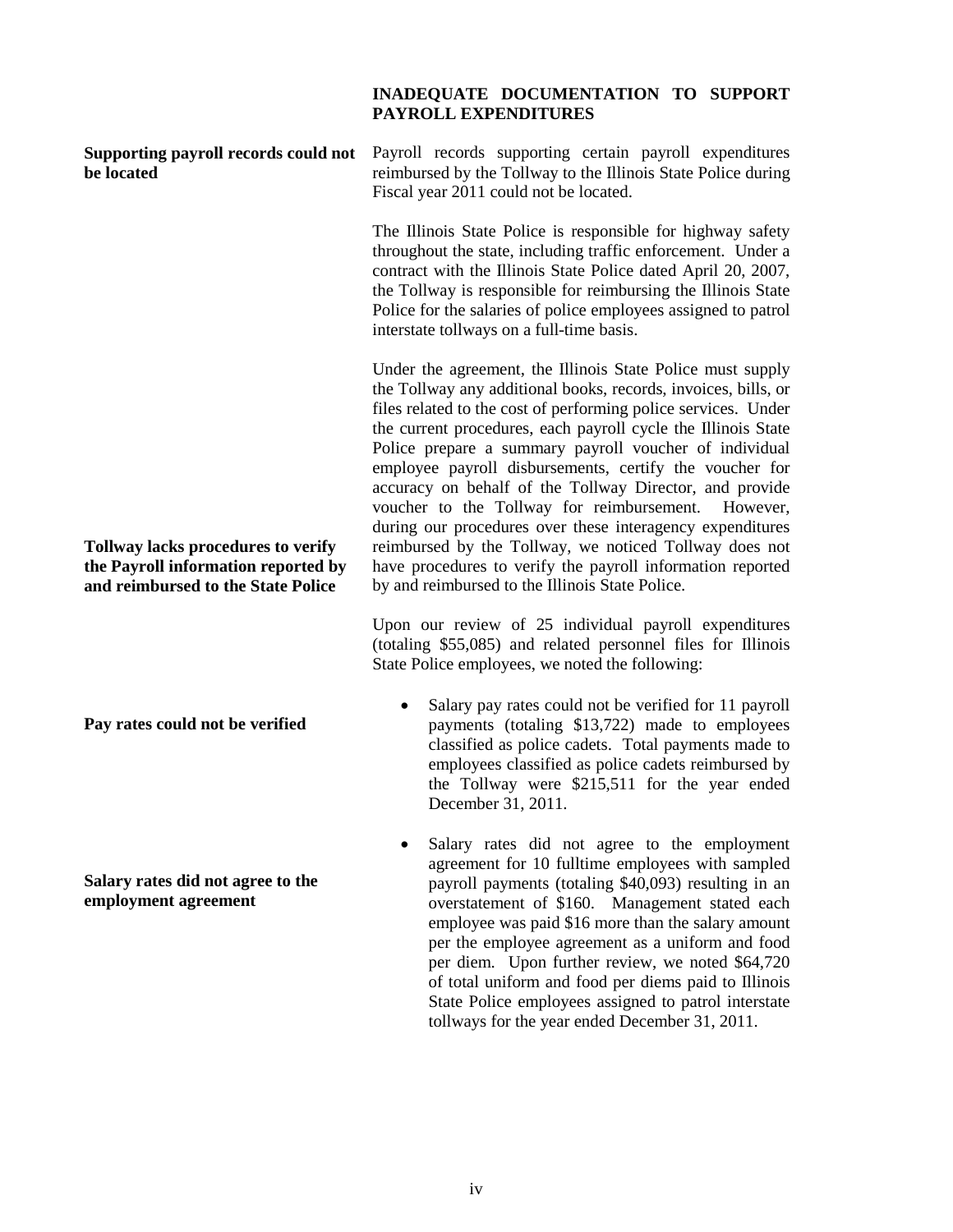Total payroll expenditures for the Tollway and total payroll expenditures for Illinois State Police employees assigned to patrol interstate tollways on a full-time basis totaled \$101,870,839 and \$17,295,512, respectively, for the year ended December 31, 2011. (Finding 3, Pages 14-15)

We recommended the Tollway implement procedures to periodically verify expenditures reimbursed by the Tollway are accurate and appropriately supported.

**Tollway management states they will implement additional procedures** Tollway management stated that they will implement procedures to conduct periodic reviews of reimbursed expenses for accuracy and appropriateness.

#### **PROCUREMENT: LACK OF EVALUATION COMMENTS**

**Need to improve documentation** The Tollway did not adequately document the rationale to support scores awarded to vendor proposals.

> During procurement testing we selected a sample of five general procurements conducted and awarded by the Tollway during the year ended December 31, 2011. The five procurements tested were estimated, with renewals, to be worth over \$92 million. Three of the opportunities (with awards estimated at \$76 million) were procured using a Request for Proposal (RFP) and the other two opportunities (with awards estimated at \$16 million) were procured as State-use contracts.

> During our testwork, we noted the forms used by the Tollway to document the evaluation of the technical proposals for two RFP's tested and for Phase I of the third RFP did not require evaluators to provide comments supporting the scores awarded by the evaluator. Accordingly, evaluators did not document comments to support any of the scores awarded. Additionally, the form used for the Phase II evaluation of the third RFP tested included a place for comments; however, comments were only documented for 18% of the criteria evaluated. The Tollway could not provide evidence that scores without supporting comments were returned to evaluators.

> The Fiscal Control and Internal Auditing Act (30 ILCS 10/3001) requires all State agencies to establish and maintain a system, or systems, of internal fiscal and administrative controls. These controls should include comments to support the points awarded to technical criteria.

> Tollway officials reported Evaluation Procedures for Bids and/or Proposals provide specific guidance for procurement at the Tollway. Under the Assignment of Evaluation Points section, guidance states *"Rating points must be supported by*

**Evaluators did not document comments to support scores awarded**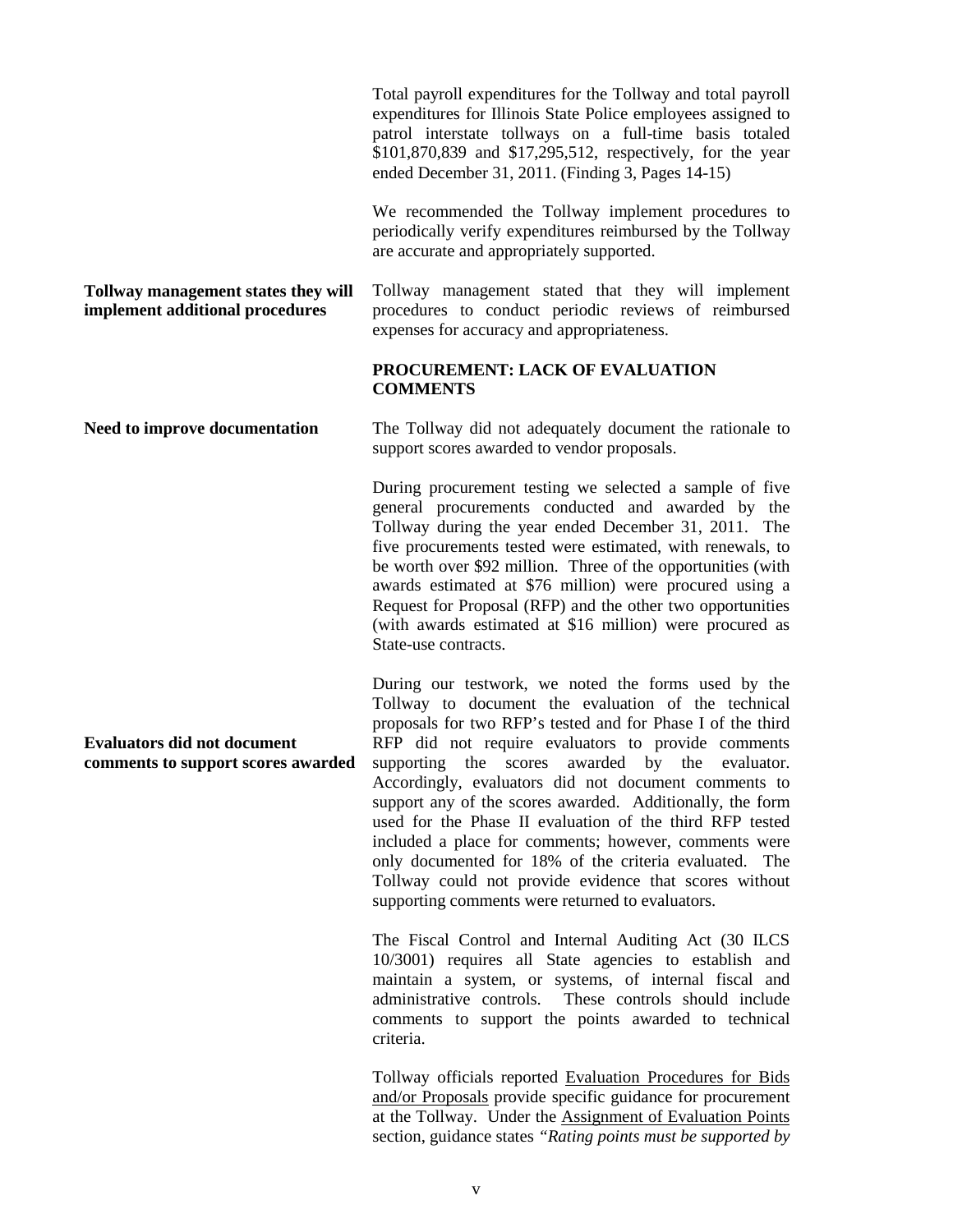*thorough and appropriate comments. The points given must be consistent with the comments. General statements such as 'good proposal' without something to qualify the statement (i.e., why it is a good proposal) are not acceptable. Evaluations, which are not accompanied by thorough supporting comments, should be returned to the evaluator for further consideration."* (Finding 5, Pages 18- 19)

We recommended that the Tollway take the necessary steps to ensure that procurement evaluation criteria are followed and appropriately documented by all evaluators when awarding State contracts.

Tollway management stated that they are in the process of reviewing internal procurement evaluation procedures and will take steps necessary to ensure those procurement evaluation procedures are followed.

## **PROCUREMENT: LACK OF STATE PURCHASING OFFICER DETERMINATION FORM**

The Tollway procurement files lacked written determinations of contract awards for procurements at the Tollway by the State Purchasing Officer (SPO).

During our procurement testing, we selected a sample of five general procurements and five engineering five general procurements and five engineering procurements conducted and awarded by the Tollway during the audit period. The ten procurements were estimated, with renewals, to be worth over \$107 million. Two of the procurements were State-use contracts which, according to the Chief Procurement Officer, do not require SPO approval for the award.

During testing we reviewed available documentation to determine whether the SPO had approved each award through a written determination of contract award. We found none of the eight applicable procurements requiring a written determination of contract award had a completed determination in the procurement file.

The Illinois Procurement Code (30 ILCS 500/20-155(b)) requires that the procurement file shall contain the basis on which the award is made, all submitted bids and proposals, all evaluation materials, score sheets and all other documentation related to or prepared in conjunction with evaluation, negotiation and the award process. The procurement file shall contain a written determination signed by the chief procurement officer or State purchasing officer, setting forth the reasoning for the contract award decision.

**Tollway management states they are in the process of reviewing internal procurement evaluation procedures**

#### **Procurement files need written determinations of contract awards**

**All eight procurements lacked completed, written determinations**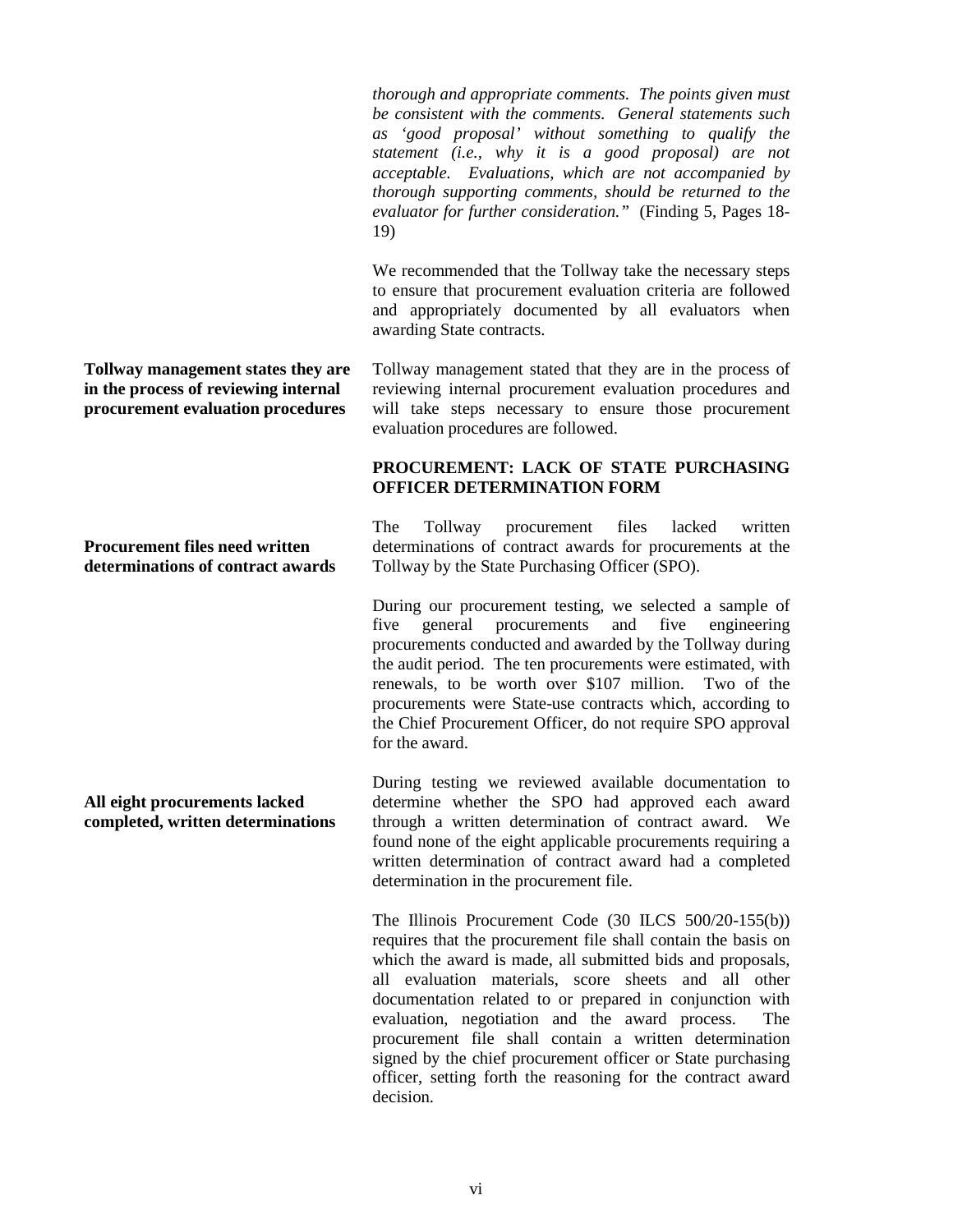CPO Notice #37 requires that all competitive procurements "be preceded by a written determination recommending the award of a contract to a specific vendor." The Illinois Administrative Code (44 Ill. Adm. Code 1.7025) states that "Each written determination shall set out sufficient facts, circumstances, and reasoning as will substantiate the specific determination that is made." (Finding 7, Pages 23- 24)

We recommended that the Tollway ensure that its procurement files contain a written determination of contract award signed by the Chief Procurement Officer or State Purchasing Officer.

**Tollway agrees with auditors** Tollway management agreed with the recommendation.

## **PROCUREMENT: PERSONNEL/SUBCONTRACTOR DIFFERENCES FROM PROPOSAL TO AWARD**

**Modification of key personnel and**  The Tollway allowed vendors to modify the key personnel and subcontractors proposed for specific projects during the contract negotiation process.

> During our procurement testing we selected a sample of five professional services awards for architectural and engineering procurements conducted and awarded by the Tollway during the audit period. The five procurements were estimated, with renewals, to be worth over \$15 million.

> During testing we reviewed the proposals of the winning vendors and compared those to the contracts. We found:

- Twenty-one percent (14 of 67) of the key personnel proposed for the procurements tested were not listed on the final signed Design Section Engineer Agreement.
- Eighty percent (4 of 5) of procurements tested had additional subcontractors added to the final signed Design Section Engineer Agreement that were not originally proposed by the vendors. A total of 13 additional subcontractors were added with a total value of \$432,015. The Tollway reported that one of the subcontractors was added during a project scoping meeting. Documentation showed an addition to the scoping meeting minutes where a Tollway official apparently called the winning vendor and discussed the need to add this subcontractor.

**Some of the key personnel were not listed on the final agreement**

**subcontractors**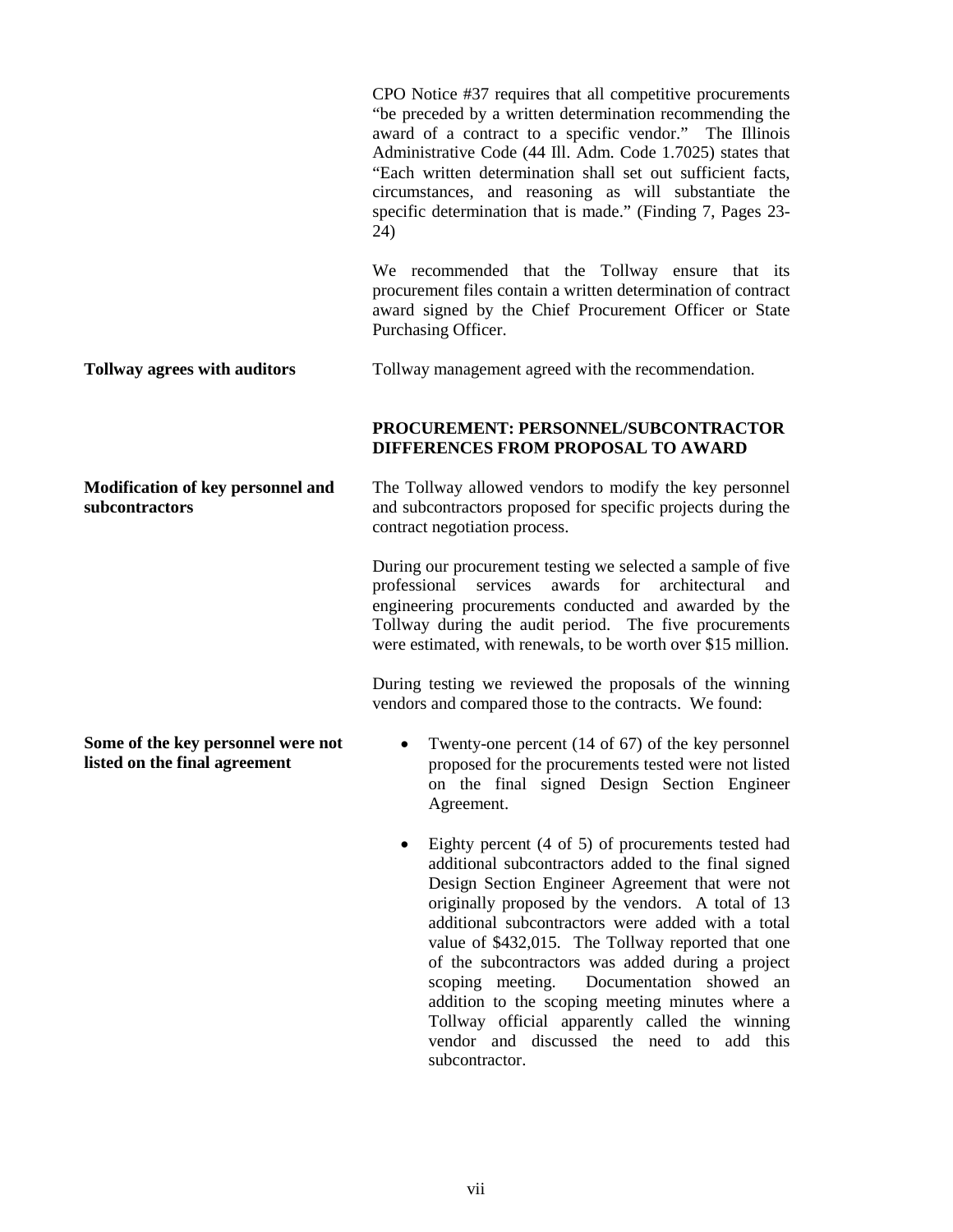| Lack of documentation in the<br>procurement file for changes to key<br>personnel and subcontractors | We found no documentation in the procurement files to<br>show that changes to key personnel and subcontractors were<br>reviewed and approved by the Tollway. (Finding 8, Pages<br>$25-26$                                                                                                                                                                                                                                                                                                                                                                                                                                                                                                          |
|-----------------------------------------------------------------------------------------------------|----------------------------------------------------------------------------------------------------------------------------------------------------------------------------------------------------------------------------------------------------------------------------------------------------------------------------------------------------------------------------------------------------------------------------------------------------------------------------------------------------------------------------------------------------------------------------------------------------------------------------------------------------------------------------------------------------|
|                                                                                                     | We recommended that the Tollway examine its process for<br>negotiating with vendors and allowing significant revisions<br>to the proposals that have already gone through the<br>evaluation process to ensure that the key personnel<br>identified in the proposal are the same as those in the<br>otherwise document personnel change<br>contract,<br><b>or</b><br>approvals.                                                                                                                                                                                                                                                                                                                     |
| <b>Tollway management states</b><br>additional steps will be taken                                  | Tollway management stated that they will take steps to<br>further clarify/document the tracking of key personnel from<br>the statement of interest phase to the final agreement phase.                                                                                                                                                                                                                                                                                                                                                                                                                                                                                                             |
|                                                                                                     | PROCUREMENT: REVIEW OF BILLING INVOICES                                                                                                                                                                                                                                                                                                                                                                                                                                                                                                                                                                                                                                                            |
| Need to improve review of invoices                                                                  | The Tollway failed to thoroughly review invoices submitted<br>by a vendor. This resulted in some payments to the vendor<br>that were not supported by timesheets that were certified by<br>the individuals charging hours to the project.                                                                                                                                                                                                                                                                                                                                                                                                                                                          |
| <b>Unsupported payments totaled</b><br>\$37,420                                                     | During procurement testing we selected a sample of five<br>general procurements conducted and awarded by the<br>Tollway during the audit period. We reviewed invoices<br>submitted by the vendors for payments on the projects. For<br>one of the projects, Project Management and Technology<br>Planning Procurement, we found an unsupported payment of<br>approximately \$37,420, which was 3% of the total paid to<br>the contractor, based on timesheets submitted by the<br>Tollway to support the payments. Payments to the vendor<br>were authorized by the Tollway and paid by the Comptroller<br>from the Illinois State Toll Highway Revenue Fund (#0455).<br>(Finding 10, Pages 30-31) |
|                                                                                                     | We recommended that the Tollway take steps necessary to<br>verify all vendor billed time is accurate prior to making<br>payment to the vendor. Additionally, the Tollway should<br>seek repayment of overpayments/billings not properly<br>supported.                                                                                                                                                                                                                                                                                                                                                                                                                                              |
| <b>Tollway agrees with auditors</b>                                                                 | Tollway management agreed with the recommendation and<br>stated that they are pursuing an ERP system to include<br>improved and automated controls concerning invoice<br>support, approval and payment. Tollway management also<br>indicated it is conducting a review of the invoices submitted<br>and evidentiary documentation to determine if there were<br>unsupported payments.                                                                                                                                                                                                                                                                                                              |